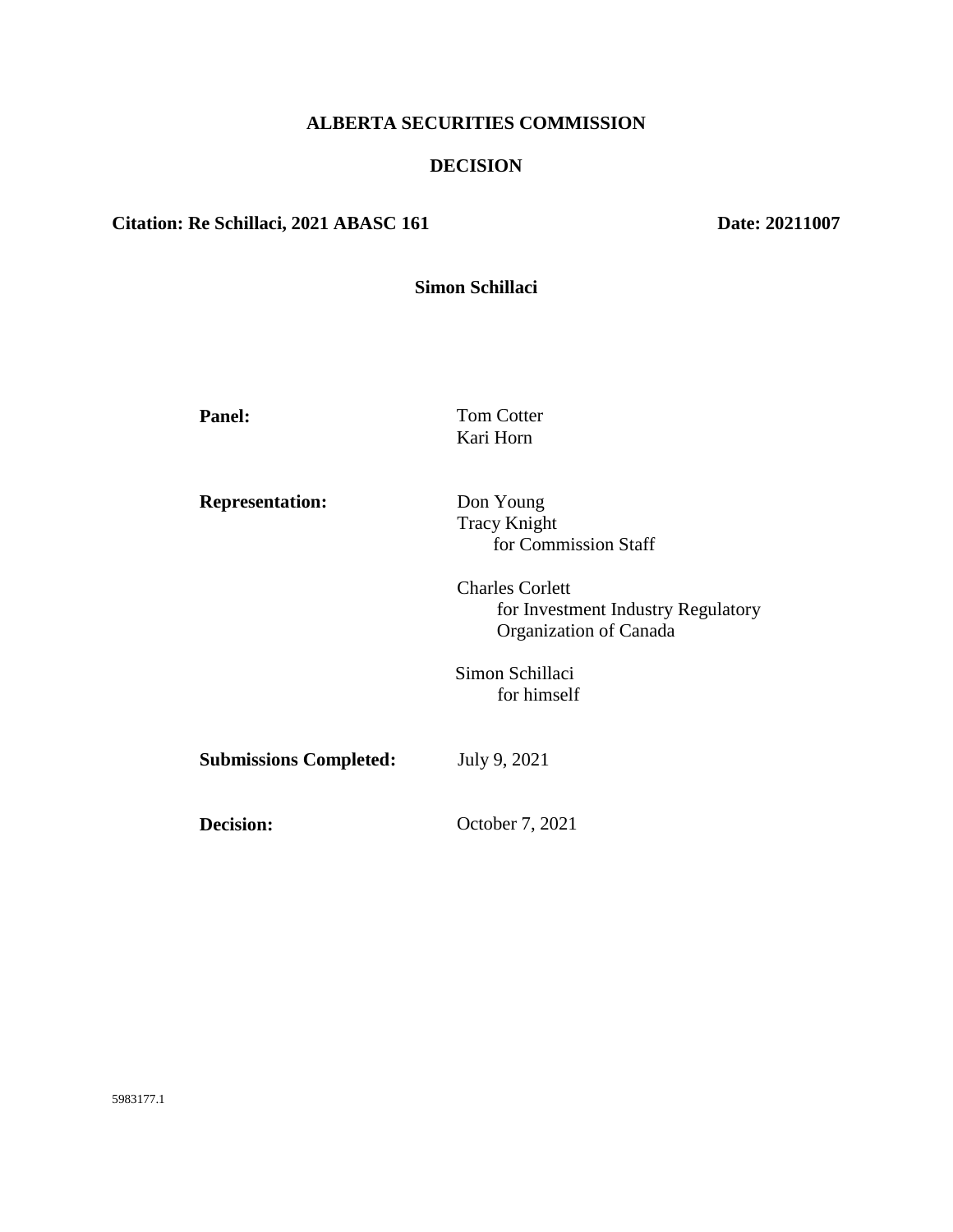# **TABLE OF CONTENTS**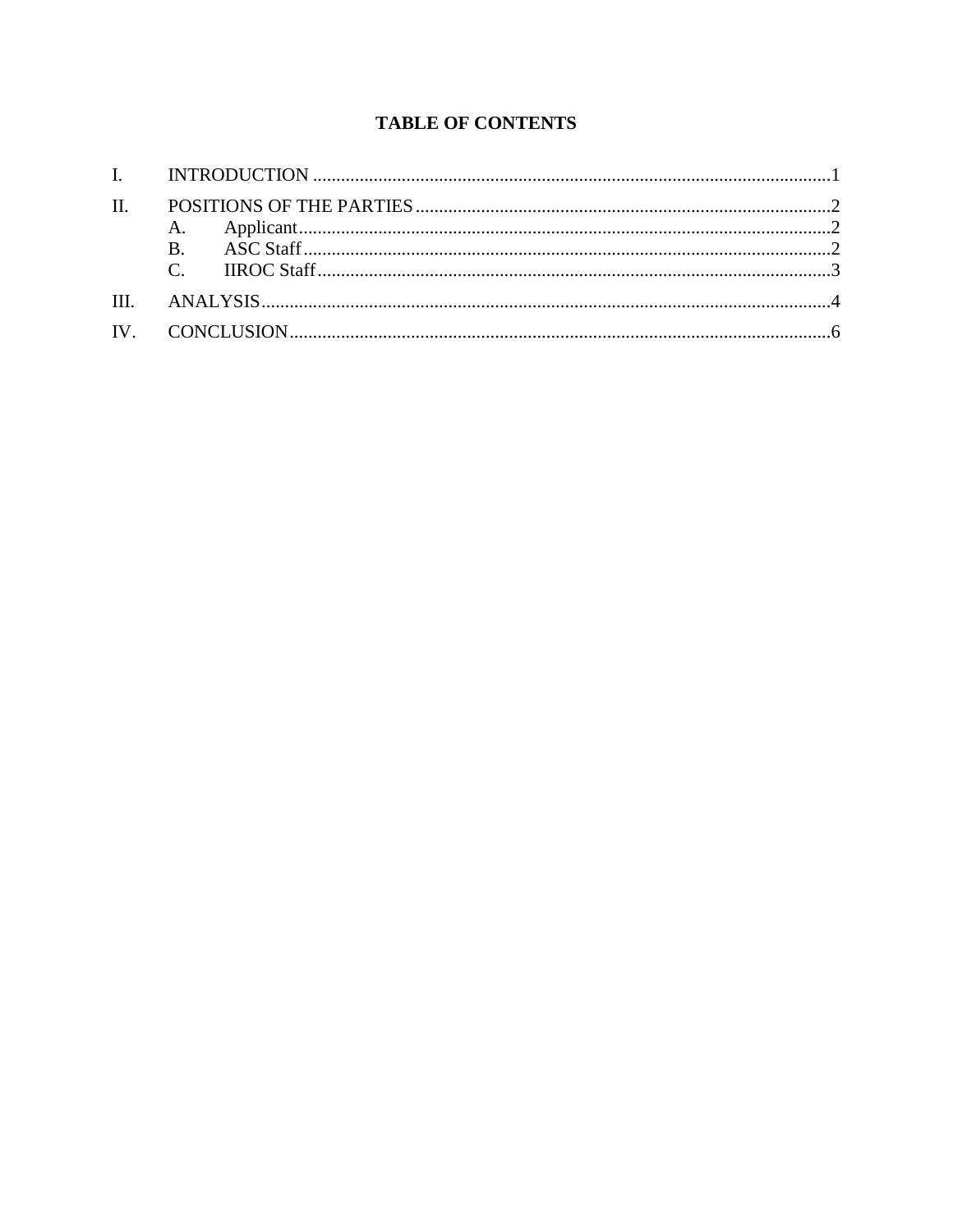#### <span id="page-2-0"></span>**I. INTRODUCTION**

[1] By email correspondence dated May 26, 2021, Simon Schillaci (the **Applicant**) sought to have the Alberta Securities Commission (**ASC**) hear an appeal of the January 16, 2007 decision (the **Decision**) of an Investment Dealers Association of Canada (**IDA**) hearing panel. The Decision followed a disciplinary hearing held on October 5 and 6, 2006 in which the Applicant – then the Calgary branch manager of Union Securities Ltd. (**Union Securities**) – was alleged to have contravened IDA regulations and policies in 2002 and 2003 by failing to adequately supervise the account management activities of a registered options representative, **EL**, and by failing to maintain adequate supervision records and establish appropriate procedures and controls for the effective supervision of EL and other registered employees.

[2] The Applicant's May 26, 2021 email to the ASC Registrar was preceded by a series of ten emails between the Applicant and staff of the Investment Industry Regulatory Organization of Canada (**IIROC**). The emails were sent between January 19 and March 12, 2021. In that correspondence, the Applicant asked that IIROC expunge his records, remove any public postings relating to his guilt, and reimburse him for the fine and costs he was required to pay as a result of the Decision, citing several grounds supporting his request. In reply, IIROC staff advised the Applicant that they did not have the authority to reverse or revisit disciplinary decisions made by an IDA or IIROC hearing panel, and that the Applicant should seek independent legal advice on potential recourse.

[3] It should be noted that IIROC is the successor of IDA through a combination of IDA and Market Regulation Services Inc. (**RS**), effective June 1, 2008. Following the voluntary surrender of IDA's recognition order in April 2014, IIROC undertook to continue to discharge, perform or fulfill all the obligations of IDA arising on, before or after the combination.

[4] Following receipt of the Applicant's email to the ASC Registrar, ASC staff corresponded with the Applicant advising him of the time in which an appeal to the ASC must be brought pursuant to s. 36 of the *Securities Act* (Alberta) (the **Act**), and of certain procedural requirements found in s. 217 of the Act and ASC Rule 15-501 *Rules of Practice and Procedure for Commission Proceedings*.

[5] This panel advised the parties through the ASC Registrar that, in light of the Applicant's request that the ASC grant him an appeal from the Decision, the panel considered that request an application under s. 213 of the Act to exempt the Applicant from the 30-day limitation period stipulated in s. 36 for appealing a decision of a self-regulatory organization under s. 73 of the Act (the **Application**). Even though the Applicant did not frame his request as an application under s. 213, the panel made that determination as the only potential statutory authority for granting the relief sought. The panel directed that the Application would be heard in writing and established a timetable for the parties to provide written submissions limited to the issue of whether the Applicant should be exempt from the limitation period in s. 36. The parties – ASC staff, IIROC and the Applicant – filed their respective submissions in June and July 2021.

[6] After considering the written submissions we are dismissing the Application, and the reasons for our decision follow.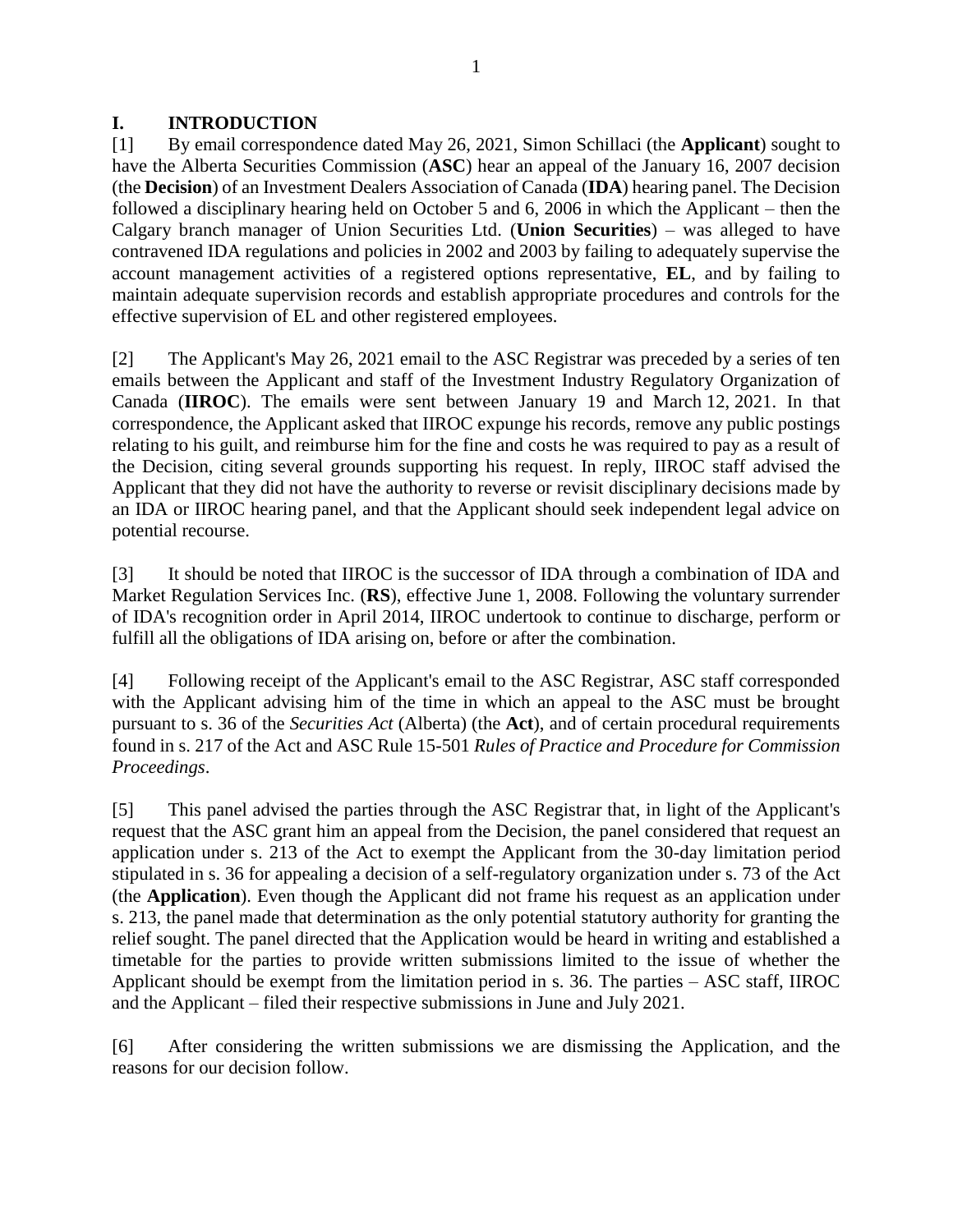#### <span id="page-3-0"></span>**II. POSITIONS OF THE PARTIES**

### <span id="page-3-1"></span>**A. Applicant**

[7] The principal ground cited by the Applicant in support of the merits of his requested appeal was that, shortly after the Decision, IDA withdrew allegations of regulatory contravention against EL. The Applicant maintained that the finding in the Decision that he failed to properly supervise EL must be overturned because of the disposition of the allegations against EL. The Applicant also asserted that the finding relating to not maintaining records and having appropriate procedures and controls must be overturned because IDA and Union Securities were responsible for removing the branch records from the Applicant's possession or control. Further, he suggested that he received inadequate legal representation during the IDA hearing process because his lawyer was dealing with a serious family medical issue.

[8] The Applicant relied on the Ontario Securities Commission (**OSC**) decision *Re McQuillen*, 2014 ONSEC 30 as authority to allow an appeal, despite the passage of time and the provisions of s. 36 of the Act. In *McQuillen*, the OSC vacated a settlement agreement between McQuillen and RS made approximately seven years before the application to the OSC. That application was made approximately 14 months after an IIROC panel dismissed allegations against his co-respondent and former supervisor following a contested hearing. The allegations against both McQuillen and his co-respondent arose from the same impugned trading upon which the settlement agreement was based.

[9] Among other reasons for its decision in *McQuillen*, the OSC concluded it had the authority under s. 147 of the *Securities Act* (Ontario) (the **OSA**) to grant an exemption from the 30-day notice period stipulated in s. 8(2) of the OSA. Sections 147 and 8 of the OSA are similar to ss. 213 and 36 of the Act, respectively, but contain important differences discussed later in this decision.

[10] The Applicant acknowledged that he learned from an IDA Bulletin posted on May 9, 2007 that the allegations against EL had been withdrawn. He sought legal advice on a future course of action, and "after considering several factors such as that I was already outside of the 30-day appeal period, we decided to leave the case".

[11] The Applicant gave various explanations for the 14-year delay before seeking to appeal the Decision. These can be broadly described as psychological in nature, including feeling discouraged, anxious and stressed.

[12] The Applicant made a number of other submissions in support of the Application, which generally pertained to his good character. For example, he highlighted his children's accomplishments as evidence that he could not be rightfully accused of poor supervision. He also suggested that his current work with a First Nation could be adversely affected by the Decision.

### <span id="page-3-2"></span>**B. ASC Staff**

[13] ASC staff submitted that s. 213 of the Act cannot apply to an exemption under s. 36(2) "because the ASC Panel would effectively be exempting itself". They cited the Alberta Court of Appeal decision *Bahcheli v. Alberta (Securities Commission)*, 2007 ABCA 166, in which the court ruled that the 30-day appeal period cannot be extended unless an application is made within the prescribed 30 days. ASC staff also submitted that the ASC's authority to extend the appeal period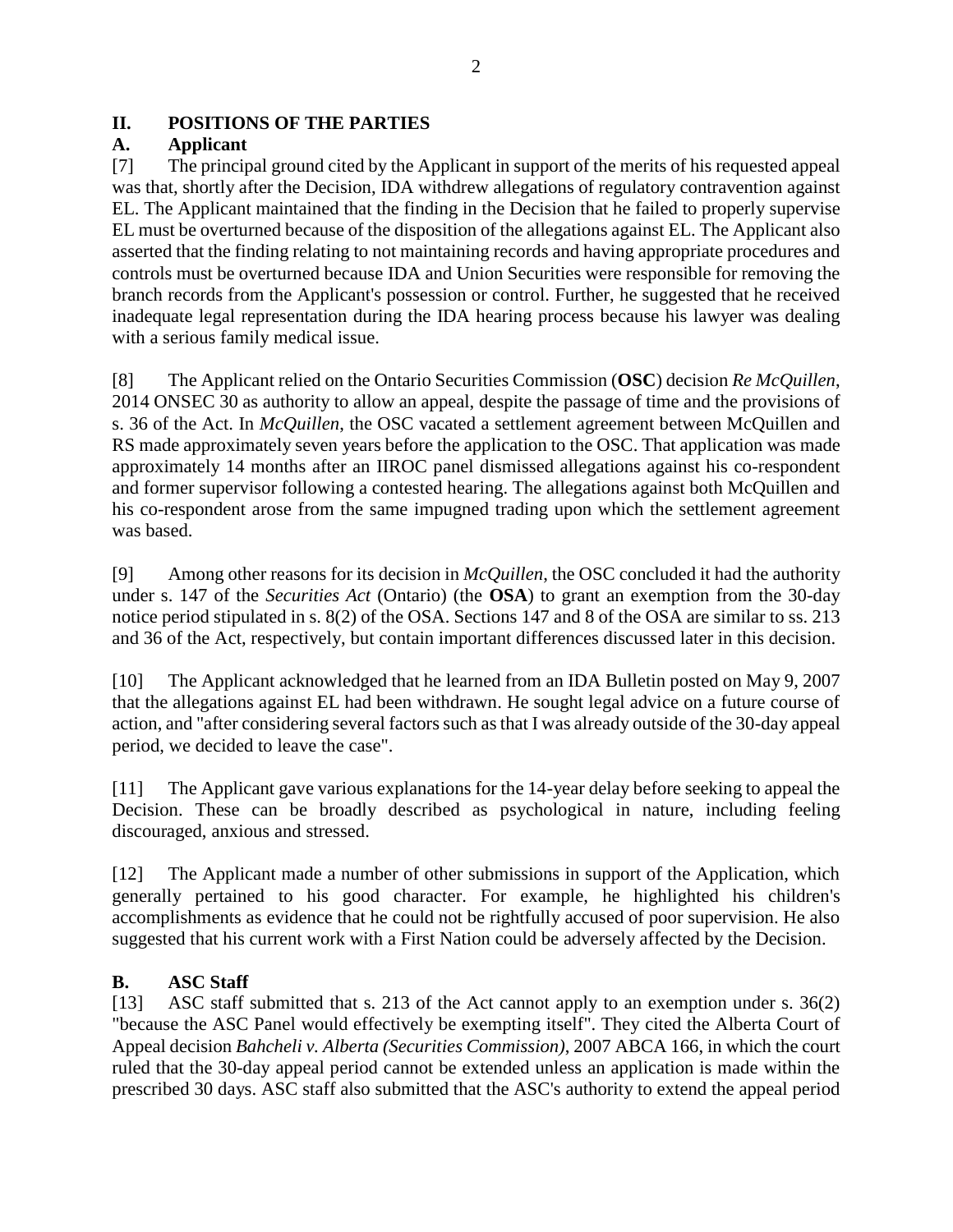only where an application to extend is brought within the appeal period was enacted in 1984 despite the prior enactment of s. 213. If s. 213 conferred authority to extend the s. 36(1) appeal period, s. 36(2) would have no effect or purpose.

[14] Even if we could extend the appeal period under s. 213, ASC staff submitted that such an order in these circumstances would be contrary to the public interest, specifically the principle of finality of decisions. Reference was made to the judicial test in *Cairns v. Cairns* (1931), 26 Alta. L.R. 69 at 78-79 (CA) for consideration of applications to extend appeal periods – namely, a heavy burden is on an applicant to demonstrate: an intention to appeal while the right existed and a special circumstance justifying the failure to appeal at that time; no unjust prejudice caused by disturbing the judgment; no taking of the benefits of the judgment; and a reasonable chance of success if allowed to appeal. ASC staff argued that the Applicant did not satisfy any of the enumerated criteria from *Cairns*.

[15] *McQuillen* was distinguished in several respects, both on the facts and the applicable statutory provisions. ASC staff pointed out that, in *McQuillen*, the allegations against the two corespondents were the same, whereas in this case they were likely different. In *McQuillan* the applicant's settlement was set aside after a contested hearing of the co-respondent's allegations, in contrast to this case where the allegations against EL were withdrawn for unknown reasons.

[16] ASC staff pointed to differences between the Act and the OSA provisions considered in *McQuillen*. Most notably, s. 8 of the OSA does not require an application for extending an appeal period to be brought within 30 days, as stipulated in s. 36(2) of the Act. Moreover, they argued that the OSA gives a broader remedial power than the Act, from which we assume they were comparing s. 147 of the OSA with s. 213 of the Act.

### <span id="page-4-0"></span>**C. IIROC Staff**

[17] IIROC staff submitted that the Decision was made after a full hearing on the merits and penalty concerning conduct that occurred in 2002 and 2003. The Applicant was represented by counsel, and the sanctions ordered in the Decision were consistent with his counsel's submissions on penalty. Like ASC staff's submissions, IIROC staff referred to jurisprudence on appeal period extensions for judicial proceedings, including the Supreme Court of Canada's decision in *R. v. Roberge*, [2005] 2 S.C.R. 469, setting out factors to be considered similar to those in *Cairns*. They argued that the Applicant did not satisfy that test either.

[18] IIROC staff addressed the merits of the Applicant's requested appeal, asserting that the underlying premise of the Applicant's position was fallacious – i.e., that the adverse findings in the Decision were contingent on EL's contraventions as alleged. They pointed out that the Applicant's hearing, at which he contested his case on the merits, was held before any case was determined against EL. The IDA panel made its findings in the Decision without needing to first find that EL was in breach of a rule.

[19] IIROC staff also distinguished *McQuillen* on the facts, emphasizing the dramatic difference in delay before the respective applicants sought recourse after favourable outcomes for their corespondents.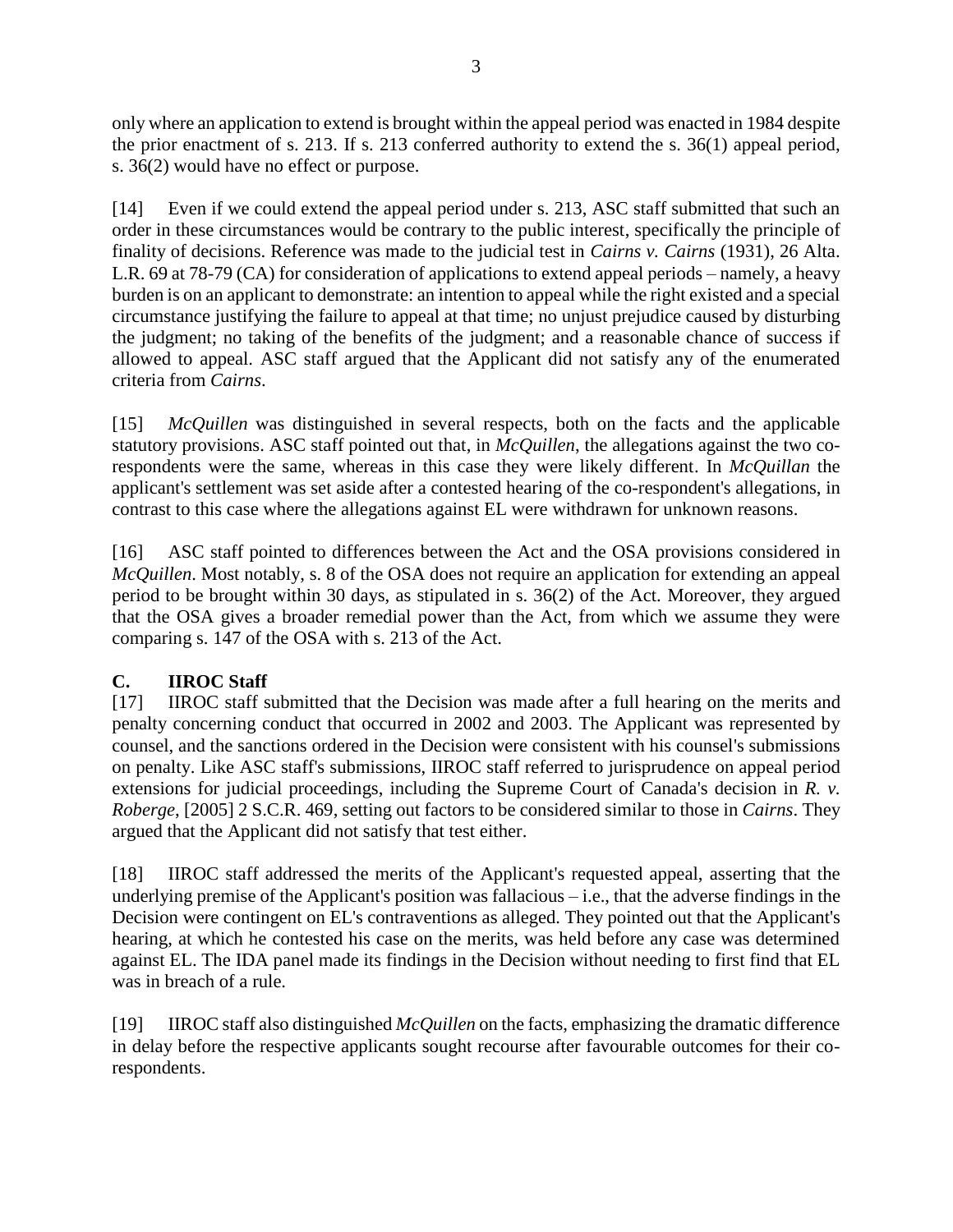#### <span id="page-5-0"></span>**III. ANALYSIS**

[20] The relevant provisions of the Act are ss. 36(1) and (2), and s. 213:

- 36(1) To commence an appeal to the Commission, the appellant shall, within 30 days from the day on which the written notice of the decision is served on the appellant, serve a written notice of appeal on the Commission.
- (2) Notwithstanding subsection (1), the Commission may, on application by the appellant during the appeal period prescribed in subsection (1), extend the appeal period if the Commission considers that it would not be prejudicial to the public interest to do so.
- 213 The Commission may by order exempt
	- (a) any person, company, trade, distribution, security or derivative, or
	- (b) any class or classes of persons, companies, trades, distributions, securities or derivatives

from all or any provision of Alberta securities laws.

[21] As mentioned, ss. 36(1) and (2) of the Act were considered by the Alberta Court of Appeal in *Bahcheli*, a case in which IDA staff sought to appeal a decision of an IDA panel. The court found that s. 73 does not confer a right of appeal on a decision maker from its own decision. Notwithstanding that conclusion, the court also decided the issue of whether the appeal was brought within the time prescribed by s. 36. It found that the appeal was time barred, stating at para. 73:

The 30-day appeal period, prescribed by section 36 of the *Act* cannot be extended, except upon application during the prescribed 30-day period: section 36(2). There is no power to extend the time for appeal fixed by statute other than as prescribed by that statute: *Lakevold v. Dome Petroleum Ltd.* (1974), 44 Alta. L.R. (3d) 1 at 3.

[22] This statement has been cited with approval in other decisions of the Alberta Court of Appeal: see, for example, *M.Z.T. v. G.E.S.*, 2007 ABCA 268 at paras. 7-8 and *Kehewin Cree Nation v. Mulvey*, 2013 ABCA 294 at para. 14.

[23] As also mentioned, the foregoing provisions of the Act are substantively different from comparable provisions in the OSA considered in *McQuillen*. Sections 8(2) and (3) of the OSA read:

- 8(2) Any person or company directly affected by a decision of the Director may, by notice in writing sent by registered mail to the Commission within thirty days after the mailing of the notice of the decision, request and be entitled to a hearing and review thereof by the Commission.
- 8(3) Upon a hearing and review, the Commission may by order confirm the decision under review or make such other decision as the Commission considers proper.

[24] There is no provision in s. 8 of the OSA comparable to s. 36(2) of the Act requiring an application to extend the notice period to be brought within a stipulated amount of time, and s. 147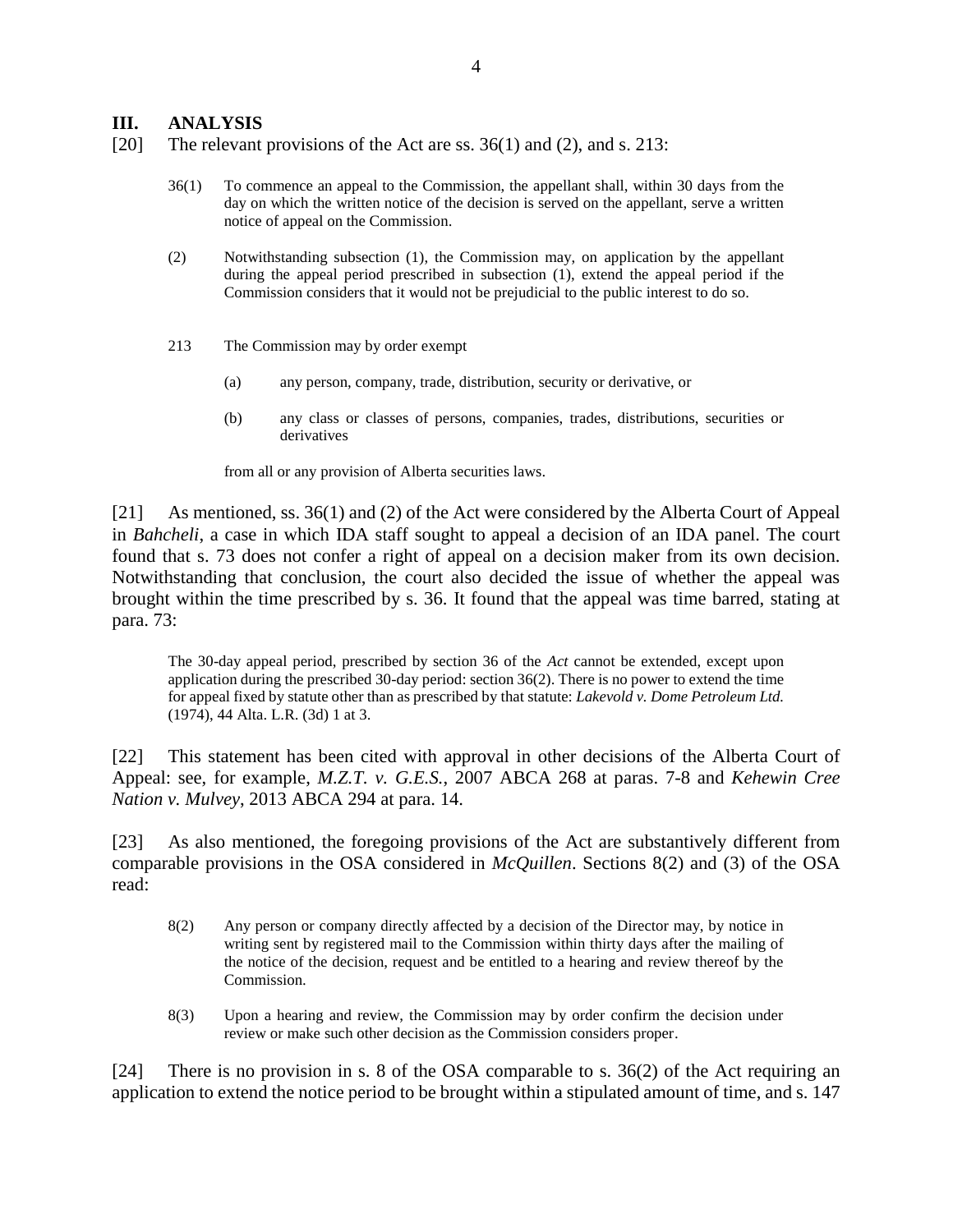of the OSA gives the OSC authority to order an exemption from any requirement of Ontario securities law, "[e]xcept where exemption applications are otherwise provided for in Ontario securities law". It is therefore more obvious that the general exempting authority in the OSA operates to allow a time extension for bringing an appeal under s. 8 of the OSA.

[25] In contrast, the Act was amended in 1984 to condition the ASC's discretion to extend the time for commencing an appeal on an extension application first being brought within the 30-day appeal period. This amendment was made despite the ASC having had discretionary authority to make exemption orders since at least 1981.

[26] The "modern principle" of statutory interpretation, as articulated by E.A. Driedger in *The Construction of Statutes*, 2d ed. (Toronto: Butterworths, 1983) at 87, was accepted by the Supreme Court of Canada in *Re Rizzo & Rizzo Shoes Ltd.*, [1998] 1 S.C.R. 27 at para. 21:

Today there is only one principle or approach, namely, the words of an Act are to be read in their entire context and in their grammatical and ordinary sense harmoniously with the scheme of the Act, the object of the Act, and the intention of Parliament.

[27] We must therefore construe s. 36(2) and s. 213 together in the context of the Act and be cognizant of the presumption against tautology, which presumes that the legislature intends every word in a statute to have meaning, make sense, and have a specific role. As stated in R. Sullivan, *Sullivan on the Construction of Statutes*, 6th ed. (Markham: LexisNexis, 2014), at para. 8.23: "courts should avoid, as much as possible, adopting interpretations that would render any portion of a statute meaningless or pointless or redundant".

[28] Also relevant to our analysis is the long established principle of statutory construction *generalia specialibus non derogant* (that specific provisions prevail over general ones). Sullivan discussed that principle in the context of coherence: (described at para. 11.2, citing *R. v. L.T.H.*, 2008 SCC 49 at para. 47):

It is presumed that the provisions of legislation are meant to work together, both logically and teleologically, as parts of a functioning whole. The parts are presumed to fit together logically to form a rational, internally consistent framework; and because the framework has a purpose, the parts are also presumed to work together dynamically, each contributing something toward accomplishing the intended goal.

[29] Having regard to these maxims of statutory construction, we agree with ASC staff that s. 213 of the Act cannot be read as allowing an exemption to the timeline in s. 36(1), as such an interpretation would result in s. 36(2) having no effect or purpose. We also agree that construing s. 213 in a manner advocated by the Applicant would result in absurdity, as the exemption sought under s. 213 would be for the ASC to exempt itself from the restriction imposed on it by s. 36(2), but s. 213 does not provide the ASC with the authority to exempt itself from anything.

[30] We accept that the plain meaning of s. 36(2) of the Act is unambiguously determinative of the time in which an application to extend the appeal period stipulated in s. 36(1) must be brought. Our conclusion on this point renders moot the question of whether this would be an appropriate case to exercise our discretion in the public interest under s. 213.